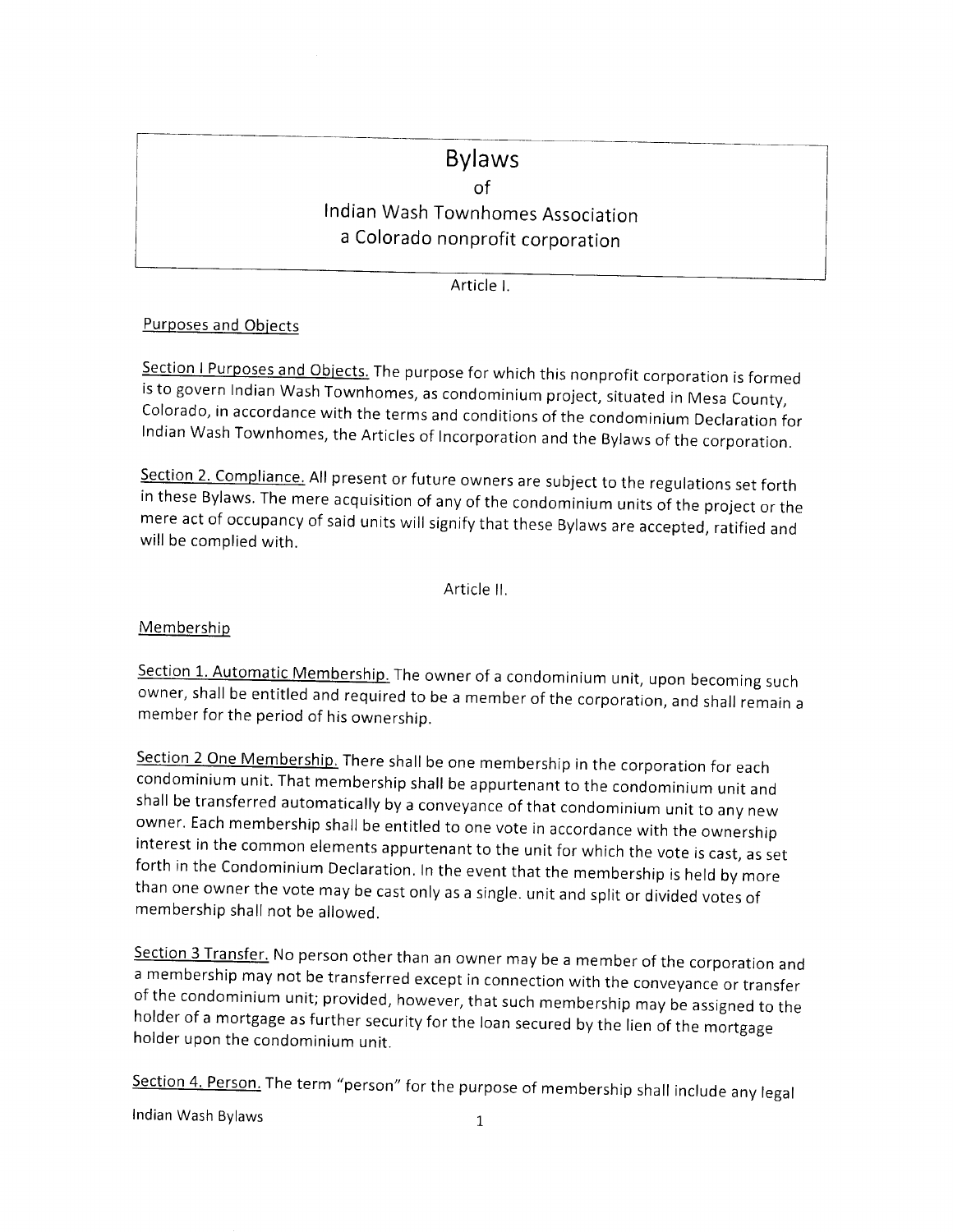entity which has valid title to any condominium unit. Any officer, manager or partner of such entity may exercise the membership rights of the entity and shall further be entitled to serve on the board of managers and as an officer of the corporation.

Section 5. Termination. Such membership shall terminate without any formal corporate<br>action whenever such person ceases to own a condominium unit, but such termination shall not relieve or release any such former unit from any liability or obligation incurred under or<br>in any way connected with Indian Wash Townhomes during the period of such ownership and membership in the corporation, or impair any rights or remedies which the board of managers of the corporation or others may have against such former owner and member arising out of or in any way connected with such ownership and membership and the covenants and obligations incident thereto.

Article lll.

#### Meeting

Section 1. Annual Meeting. The annual meeting of the membership shall be held on the second Saturday in the month of June of each year at the hour of 1:00 p. m., unless otherwise fixed in the notice of such meeting. At the elect the board of managers and transact such other business as may properly come before the meeting.

Section 2. Special Meetings. Special meetings may be called at any time by the board of managers or upon a petition signed by a majority of the members. No business shall be transacted at a special meeting except as stated in the notice unless by consent of three-<br>fourths of the members present, either in person or by proxy.

Section 3. Notice of Meeting. Notice of the date, place and time of the annual meeting, or any special meeting, shall be given to each member either by delivering such notice to the member personally, or by mailing the same to him by United States mail, which notice shall<br>be given not later than ten days prior to the date of the meeting. If mailed, such notice shall be deemed to be delivered when deposited in the United States mail, addressed to the member at his address as it appears on the membership register of the corporation, with postage prepaid thereon.

 $\frac{6}{9}$  /9/3 /  $\frac{1}{1}$  if  $\frac{1}{2}$ . Section 4. Quorum. A majority of the members of the corporation in good standing and in actual attendance in person or by proxy at any annual or special meeting of the corporation<br>shall constitute a quorum at such meeting for the purpose of transacting business. If a<br>quorum be present, the affirmative vote of meeting in person or by proxy and entitled to vote on the subject matter shall be the act of<br>the membership, unless the vote of a greater number is required by the Articles of<br>Incorporation, the laws of the State of Colora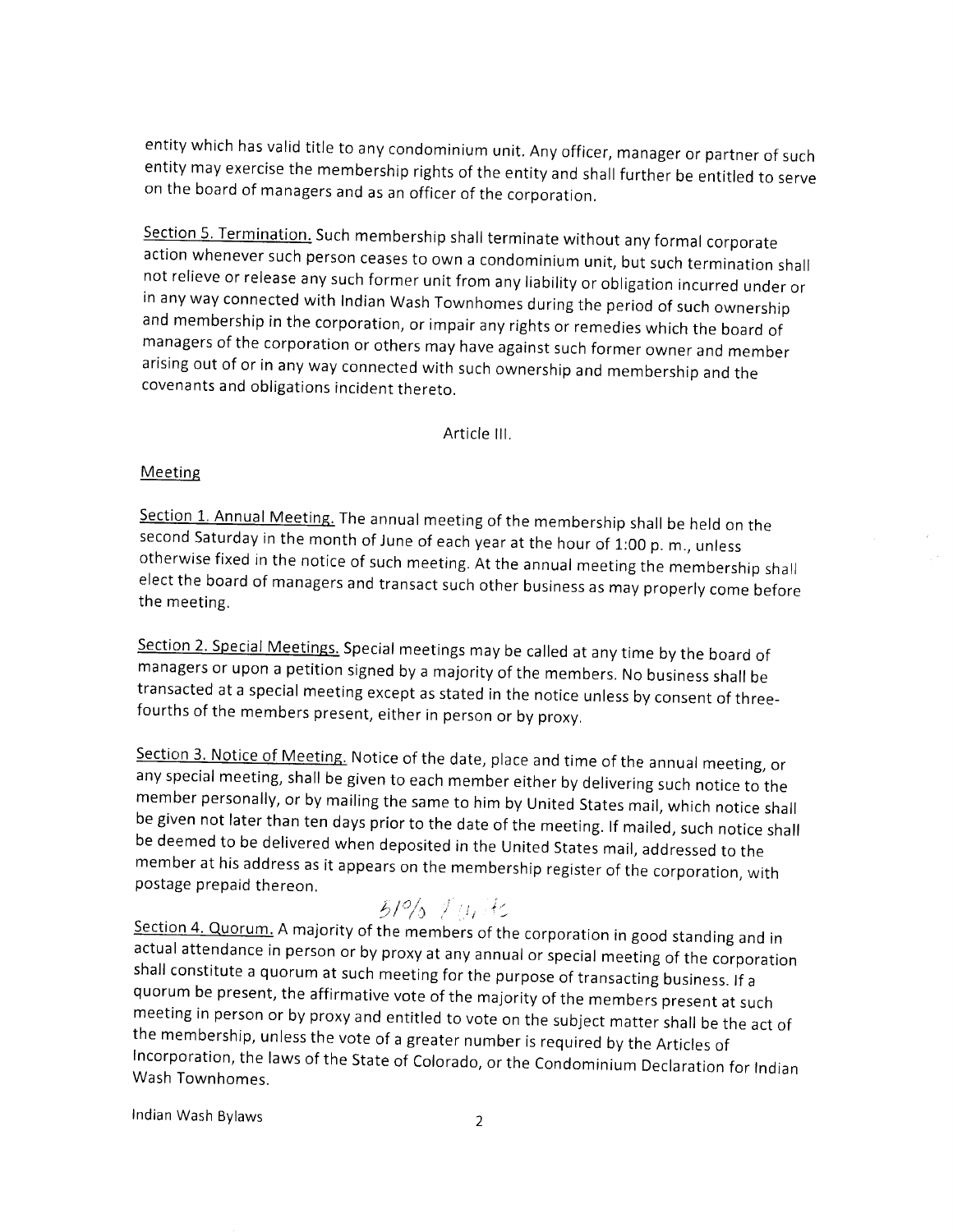Section 5. Voting of Proxies. At all meetings of the members, a member may vote by proxy executed in writing by the member or by his duly authorized attorney in fact. Such proxy shall be filed with the secretary of the corporation before or at the time of the meeting. No proxy shall be valid after eleven months from the date of its execution unless otherwise provided in the proxy.

Section 6. Cumulative Voting. Cumulative Voting for managers shall not be allowed

Section 7. Allocation of Votes. There shall be one membership in the corporation for each unit. Each member shall be entitled to cast a vote in accordance with the ownership interest in the common elements appurtenant to the member's unit.

Section 8. Order of Business. The order of business at the annual meeting, and as applicable at any special meeting shall be as follows

- L. Roll call,
- 2. Proof of notice of meeting,
- 3. Reading and approval of any unapproved minutes,
- 4. Reports of officers and committees,
- 5. Election of managers,
- 6. Unfinished business,
- 7. Adjournment

#### Article lV.

# Board of Managers

Section 1. Numbers of Managers. The number of managers shall be three (3)

Section 2. Powers and Duties. The board of managers shall have the powers and duties necessary for the administration of the affairs of the corporation and for the operation and maintenance of the condominium project. Such powers and duties shall include, but not be limited to, the following;

(a) To administer and enforce the covenants, condition, restrictions, easements, uses, limitations, obligations and all other provisions set forth in the Condominium Declaration submitting the property to the provisions of the Condominium Ownership Act of the State of Colorado.

(b)To establish, make and enforce compliance with such reasonable rules as may be necessary for the operation, use and occupancy of the condominium project with the right to amend the same from time to time. A copy of such rules and regulations shall be delivered or mailed to each member promptly upon the adoption thereof.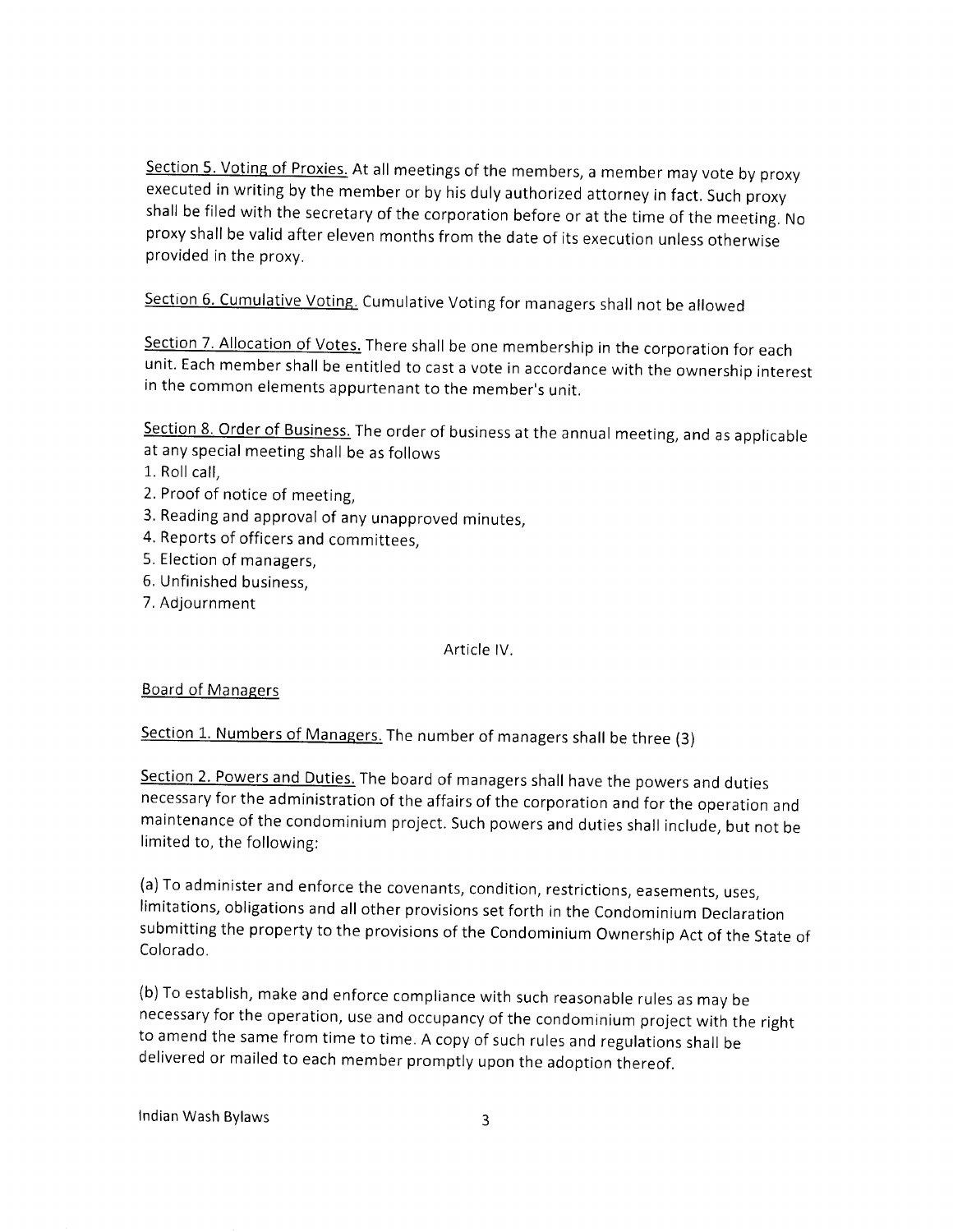(c)To keep in good order, condition, and repair allof the general and limited common elements and all items of personal property, if any, used in the enjoyment of the entire premises. Maintenance, repair, replacement, or improvement of the general or common elements and personal property, if any, shall not require the prior approval of the membership, except as required in the condominium Declaration.

(d)To insure and keep insured all of the insurable common elements as provided in the Condominium Declaration.

(e)To fix, determine, levy and collect the monthly prorated assessments to be paid by each of the owners towards the gross expenses of the entire premises and by majority vote of the board of managers to adjust, decrease or increase the amount of the monthly assessments over expenses and cash reserves due the owners at the end of each operating year. To levy and collect special assessments whenever in the opinion of the board of managers it is necessary to do so in order to meet increased operating or maintenance expenses or costs, or additional capital expenses, or because of emergencies all monthly or other assessments shall be in itemized statement form and shall set forth the detail of the various expenses for which the assessments are being made, including a list of all services provided bythe corporation paid for out of the regular assessment.

(f)To collect delinquent assessments by suit or otherwise enjoin or seek damages from an owner as is provided in the condominium Declaration and these Bylaws.

(g)To protect and defend the entire premises from loss and damage by suit or otherwise.

(h)To borrow funds in order to pay for any expenditure or outlay required and to execute all such instruments evidencing such indebtedness as the board of managers may deem necessary and such indebtedness shall be the several obligation of allthe owners in the same proportion as their interest in the common elements.

(i)To enter into contracts within the scope of its duties and powers.

(j)To establish a bank account for the common treasury and for all separate funds which are required or may be deemed advisable by the board of managers.

(k)To maintain fulland accurate books and records showing all of the receipts, expenses or disbursements and to permit examination thereof at any reasonable time by each of members, and to prepare and deliver quarterly financial statements.

(l)To prepare and deliver annually to each member a statement showing all receipts, expenses or disbursements since the last such statement.

(m)To designate, hire and remove the personnel necessary for the operation, maintenance, repair and replacement of the common elements, including the power to engage <sup>a</sup>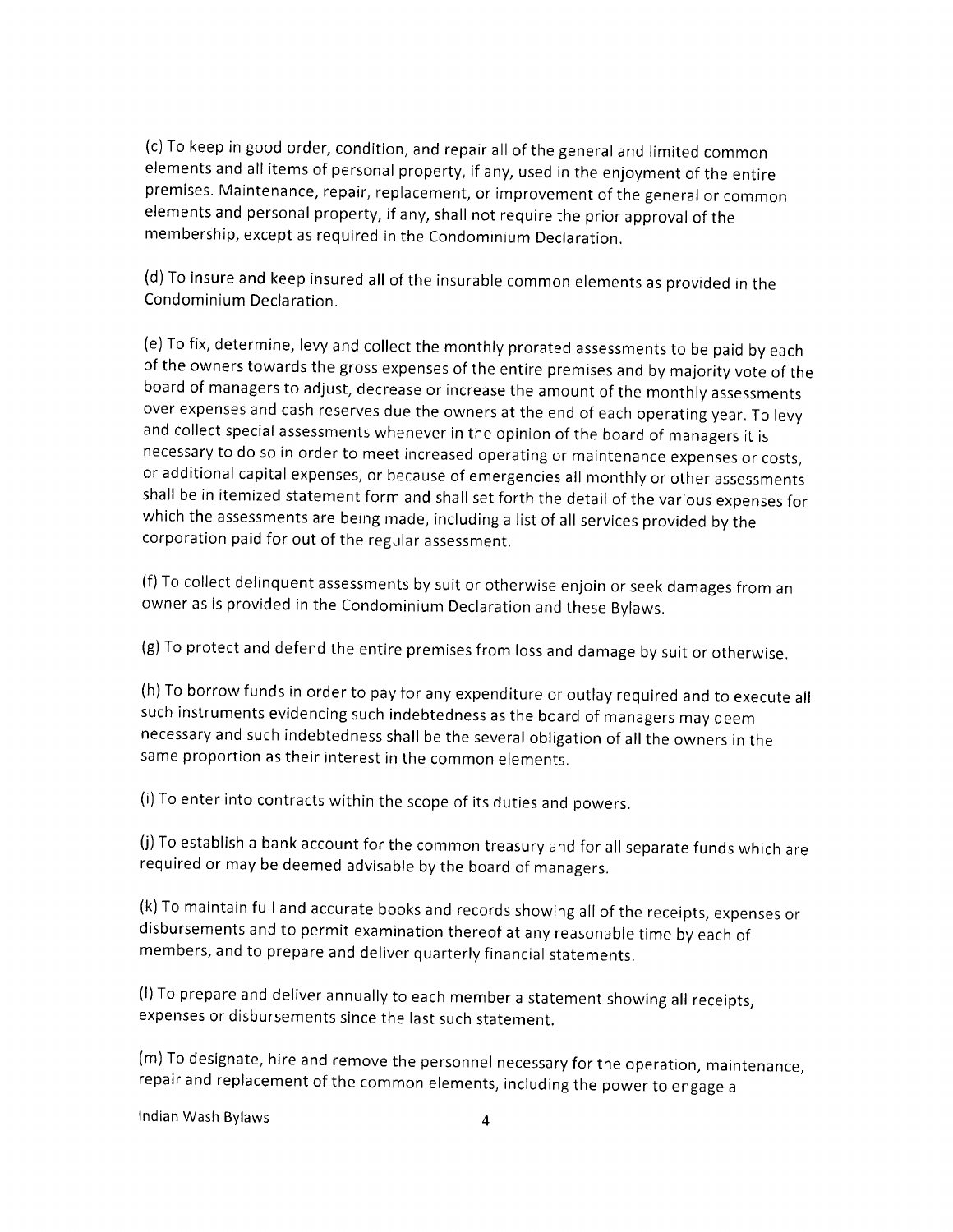managing agent and to delegate to such agent the powers of the board of managers to manage the corporation on a day to day basis.

(n)To adopt a schedule of monetary penalties for violations of any of the rules and regulations of the corporation  $\sim 10^7$ 

(o) ln general, to carry on the administration of the corporation and to do allof those things necessary and reasonable in order to carry out the communal aspect of condominium ownership

Section 3. Tenure. Each manager shall hold office for a term of one year from the date of his election and until his successor shall have been elected and qualified to office, subject only to the provisions of Article lV, Section 14.

Section 4. Qualification. Except as provided in Article IV, Section1, the managers shall be members of the corporation of an officer, director or partner of a member.

Section 5. Elections. Elections for the board of managers shall be by ballot, either oral or written, with the person receiving the highest number of ballots cast for such manager vacancy being declared elected.

Section 6, Vacancies. The board of managers is empowered to fill any vacancy that may occur in its own body, or among the officers of the corporation, and the person so appointed to such office shall hold that office until the expiration of the term of the person he succeeds,

Section 7 Compensation. No manager shall be entitled to receive any compensation as a manager of the corporation; provided, however, that he may be reimbursed for any actual expenses incurred in the performance of his duties as such manager.

Section 8. Chairman and Secretary. The president of the corporation shall be the chairman of the board of managers and the secretary of the corporation shall be the secretary of the board of managers.

Section 9 Regular Meetings. The regular meeting of the board of managers shall be held without other notice than this Bylaw immediately after, and at the same place as, the annual meeting of the members of the corporation. Additional regular meetings shall be held at <sup>a</sup> time and place to be designated in the notice of said meeting.

Section 10. Special Meetings. Special meetings of the board of managers may be called by the president or any two managers. Such special meeting shall be held at a time and place designated in the notice of such meeting.

Section 11. Telephonic Meetings. One or more members of the board of managers may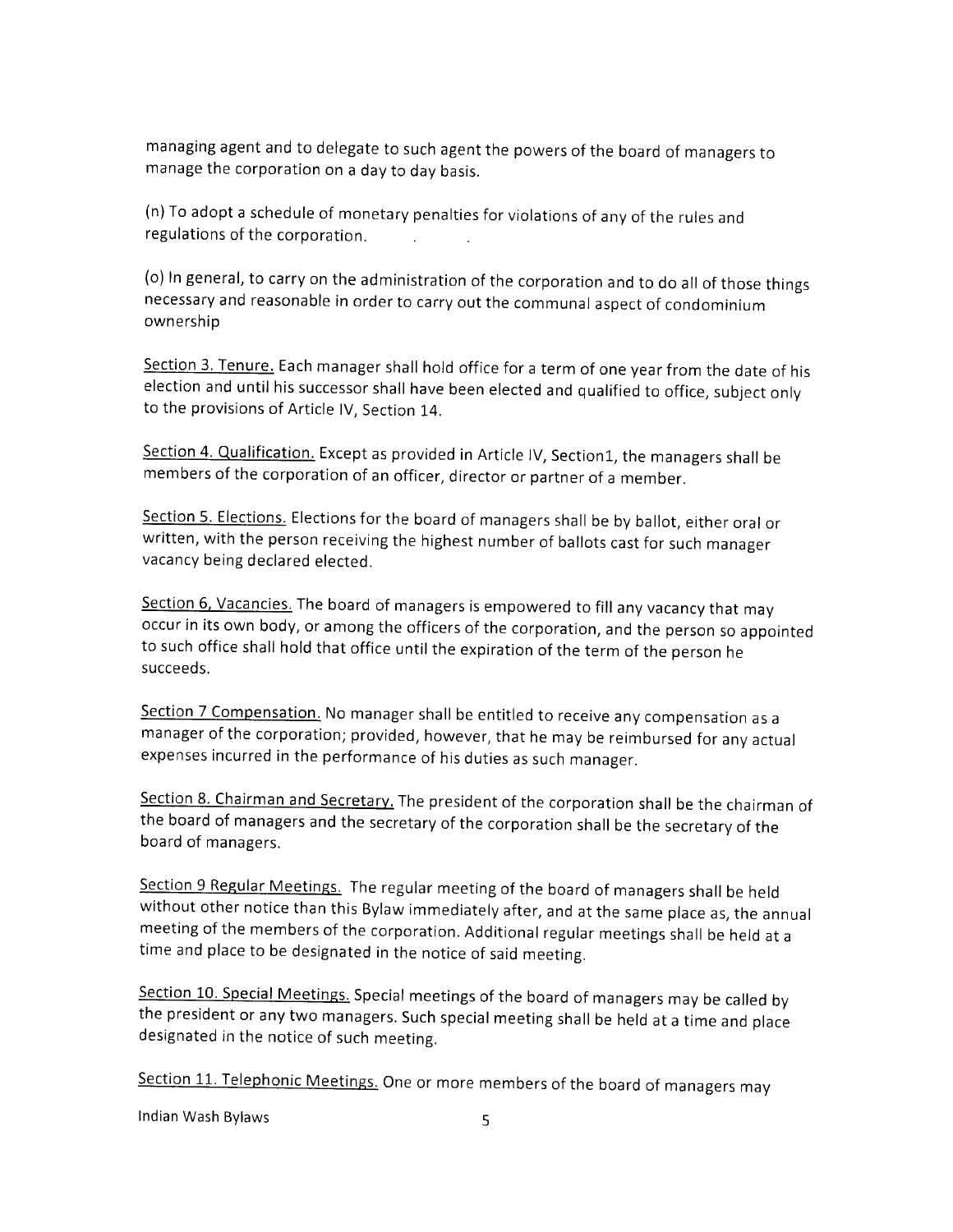participate in a meeting of the board by means of conference telephone or similar<br>communications equipment by which all persons. participating in the meeting can hear each<br>other at the same time. Such participation shall c

Section 12. Quorum. A majority of the board of managers, as provided in Section 1 of this<br>Article, shall constitute a quorum for the transaction of business at any meeting of the board<br>of managers. The act of the majority quorum is present shall be the act of the board of managers, unless the act of a greater of the State of Colorado, or the Condominium Declaration of Indian Wash Townhomes.

Section 13. Notice. Notice of any meeting of the board of managers shall be given at least<br>three days previous thereto by written notice delivered personally to a manager or mailed to<br>each manager by United States mail at attends a meeting for the expressed purpose of objecting to the transaction of any business<br>because the meeting is not lawfully called or convened. Neither the business to be transacted at, nor the purpose of, any regular or special meeting of the board of managers need be specified in the notice of such meeting,

Section 14. Removal. Managers may only be removed at a meeting of the membership called in accordance with the requirements of Article III, Section 2. The entire board of managers or a lesser number may be removed, with or without cause, by a vote of a majority of the members present at such meeting in person or by proxy and in good standing.

Article V.

#### **Officers**

Section 1. Number. The officers of the corporation shall be a president, a vice president, a secretary and a treasurer. Such other officers and assistant officers as may be deemed necessary may be elected or appointed by the board of managers. Any two or more offices may be held by the same person, except the office of president.

Section 2. Tenure. The officers set forth in Section 1 of this Article shall be elected at the<br>annual meeting of the board of managers of the corporation shall hold office until the next<br>annual meeting of the board of mana qualified.

Section 3. Qualifications. The officers, president, vice president, secretary and treasurer shall<br>be members of the board of managers. Any additional officers elected or appointed by the<br>board of managers need not be membe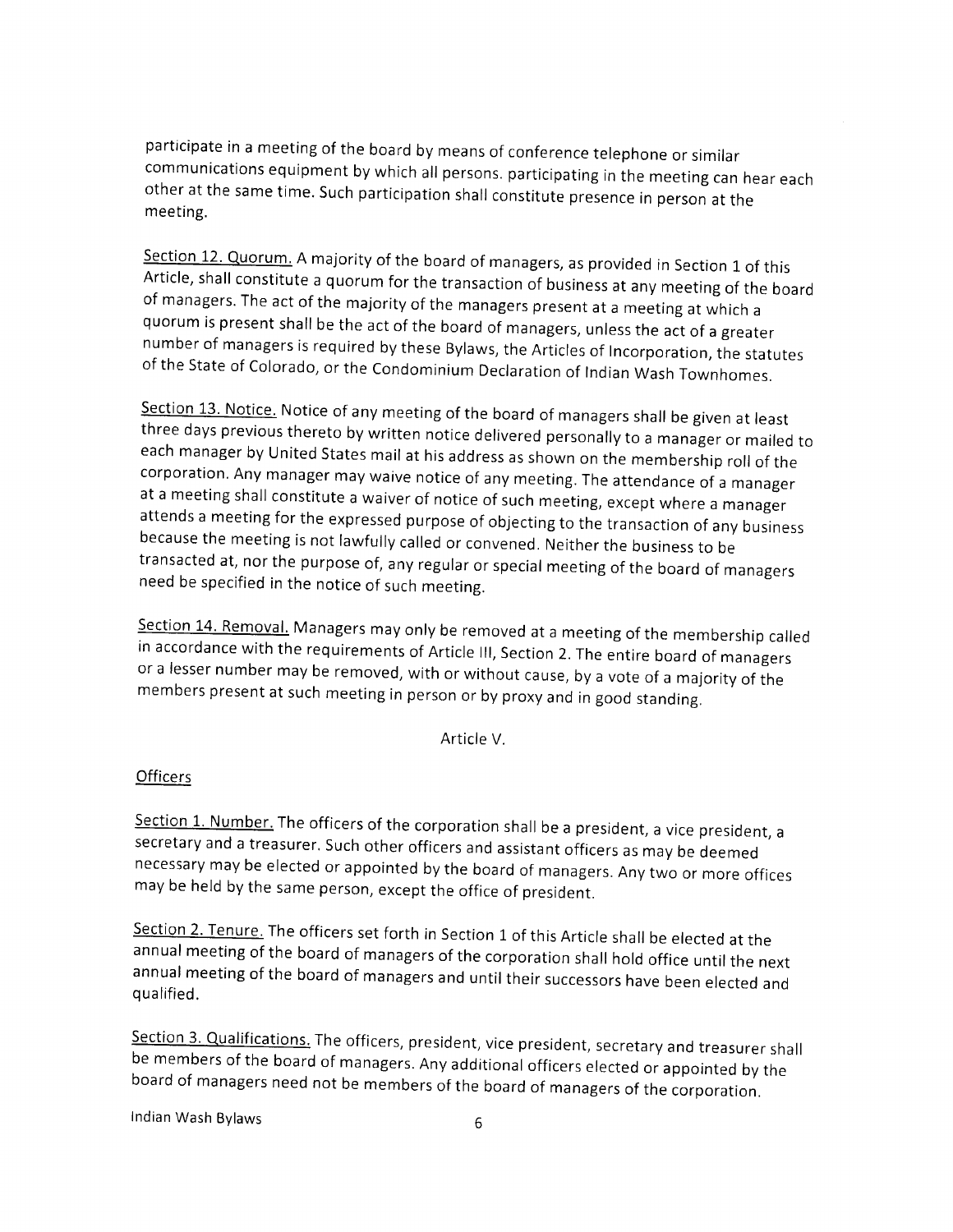Section 4. Election. The officers of the corporation shall be elected: by the board of managers by ballot, oral or written, with the person receiving the majority of the ballots cast for such office being declared elected.

Section 5. Vacancy. A vacancy in any office because of the death, resignation, removal, disqualification or inability to act shall be filled by the board of managers for the unexpired portion of the term of that office.

Section 6. President. The president shall be the principal executive officer of the corporation<br>and, subject to the control of the board of managers, shall in general supervise and control<br>all of the business and affairs o deeds, mortgages, contracts or other instruments, and in general, shall perform all duties incident to the office of the president and such other duties as may be prescribed by the board of managers from time to time.

Section 7. Vice President. In the absence of the president, or in the event of his death or inability or refusal to act, the vice president shall perform the duties of the president, and when so acting, shall have all of t

Section 8. Secretary. The secretary shall: (a) keep the minutes of the members' meetings and<br>of the board of managers' meetings in one or more books provided for that purpose: (b) see<br>that all notices are duly given in acc

Section 9. Treasurer. The treasurer shall: (a) if required by the board of managers, the<br>treasurer shall give a bond for the faithful discharge of his duties in such sum and with such<br>surety or sureties, as the board of ma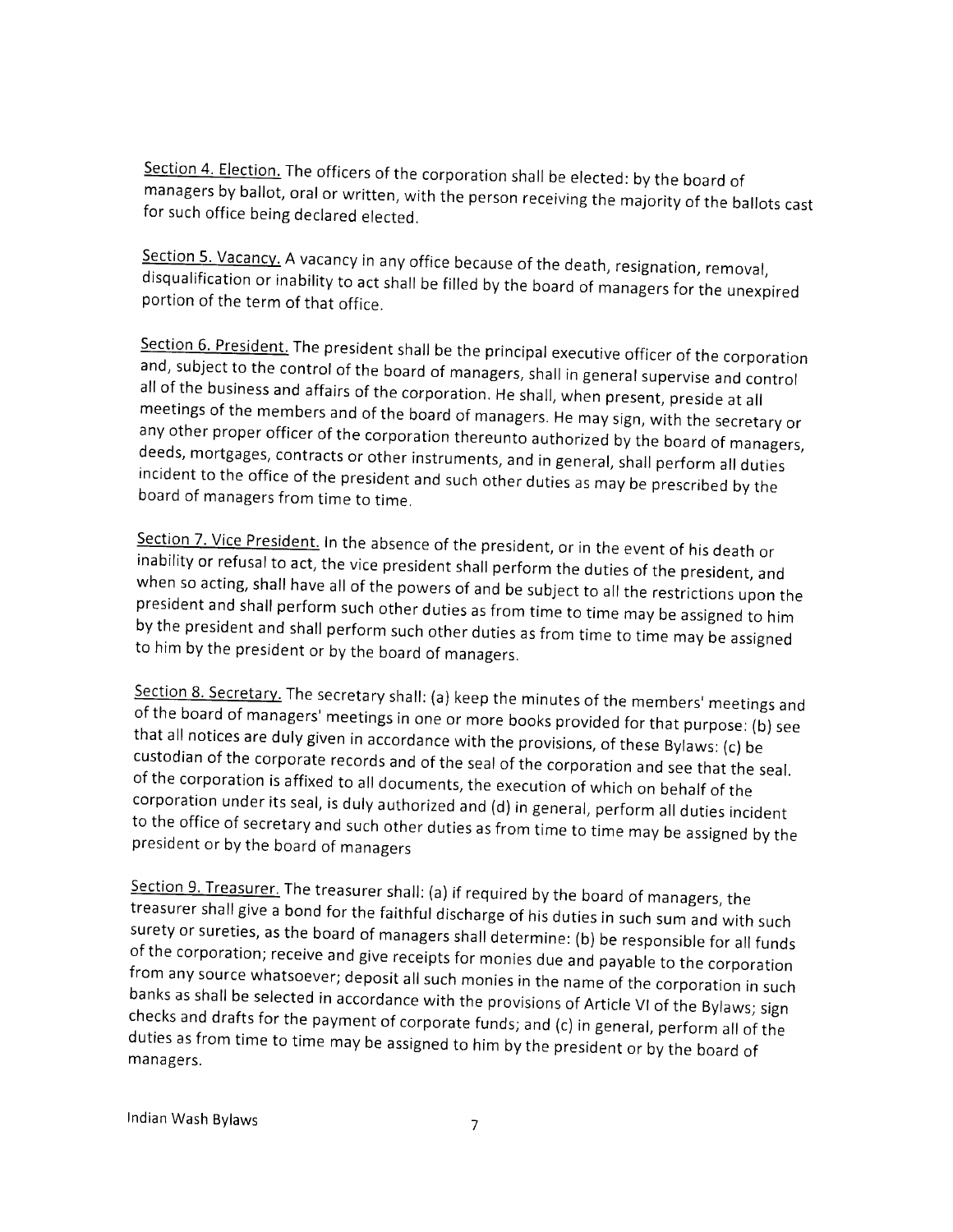Section 10. Salaries. Officers of the corporation may receive salary or compensation for their services in such office, if in the discretion of the board of managers, it is deemed necessary and reasonable.

Section 11. Removal. Any officer may be removed by the board of managers whenever in its judgment the best interests of the corporation would be served thereby. Such removal can be accomplished at any special meeting of th the requirements of Article IV, Section 10. Such removal shall be without prejudice to the contract rights, if any, of the officer so removed,

Article vl.

Contract, Loans, Checks, and Deposits

Section 1. Contracts. The board of managers may authorize, by resolution, any officer or officers, agent or agents, to enter into any contract or execute and deliver any instrument in the name of and on behalf of the corpo confined to specific instances.

Section 2. Loans. No loans shall be contracted on behalf of the corporation and no evidences of indebtedness shall be issued in its name unless authorized by a resolution of the board of managers. such authority may be general or confined to specific instances.

Section 3. Checks, Drafts, etc. All checks, drafts or other orders for payment of money, notes, or other evidences of indebtedness issued on the name of the corporation shall be signed by any two of the following officers the corporation: President Vice President **Secretary** Treasurer

Section 4. Deposits. All funds of the corporation not otherwise employed shall be deposited<br>from time to time to the credit of the corporation in such banks, trust companies, or other<br>depositories as the board of managers

Article Vll.

#### **Fiscal Year**

The fiscal year of the corporation shall begin on January 1st and end on December 31st of each year.

Article Vlll.

 $\alpha$  ,  $\beta$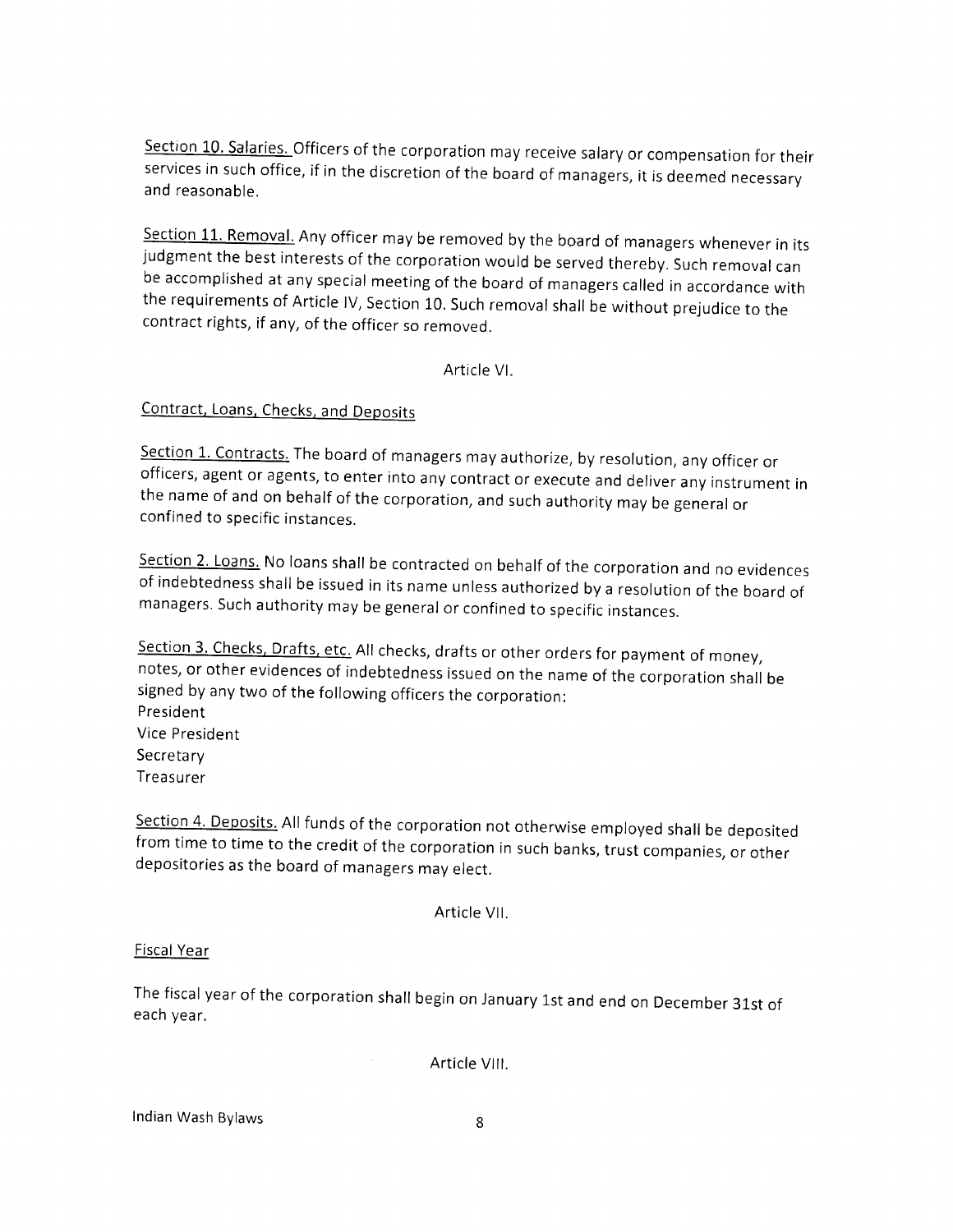# **Seal**

The board of managers shall provide <sup>a</sup> corporate seal which shall be circular in form and shall have inscribed thereon the name of the corporation and the state of incorporation and the word, "SEAL'.

# Article lX.

# Waiver of Notice

Whenever any notice is required to be given to any member or manager of the corporation under the provisions of these Bylaws or under the provisions of the laws of the State of colorado, a waiver thereof in writing signed by the person or persons entitled to such notice, whether before or after the time stated therein, shall be deemed equivalent to the giving of such notice.

## Article X.

# **Indemnification**

The corporation shall indemnify any manager or officer of the corporation against liability incurred in any proceeding in which such individual is made a part to the proceedings because he is or was a manager or officer to the extent and in the manner provided by the Colorado Nonprofit Corporation Act.

Article Xl.

# Obligation of the Owners

Section 1. Assessments. Except as is otherwise provided in the Condominium Declaration for lndian Wash Townhomes, all owners shall be obligated to paythe monthly assessments imposed by the corporation to meet the common expenses. The assessments shall be made pro rata according to percentage interest in and to the common elements and shall be due monthly in advance. A member shall be deemed to be in good standing and entitled to vote at any annual meeting or at a special meeting of members, within the meaning of these Bylaws, if and only if he shall have fully paid all assessments made or levied against him and the condominium unit owned by him.

Section 2. Rules and Regulations. The board of managers shall have the power to establish, make and enforce compliance with such rules and regulations as may be necessary for the operation, use and occupancy of the condominium project with the right to amend the same from time to time.

Article Xll.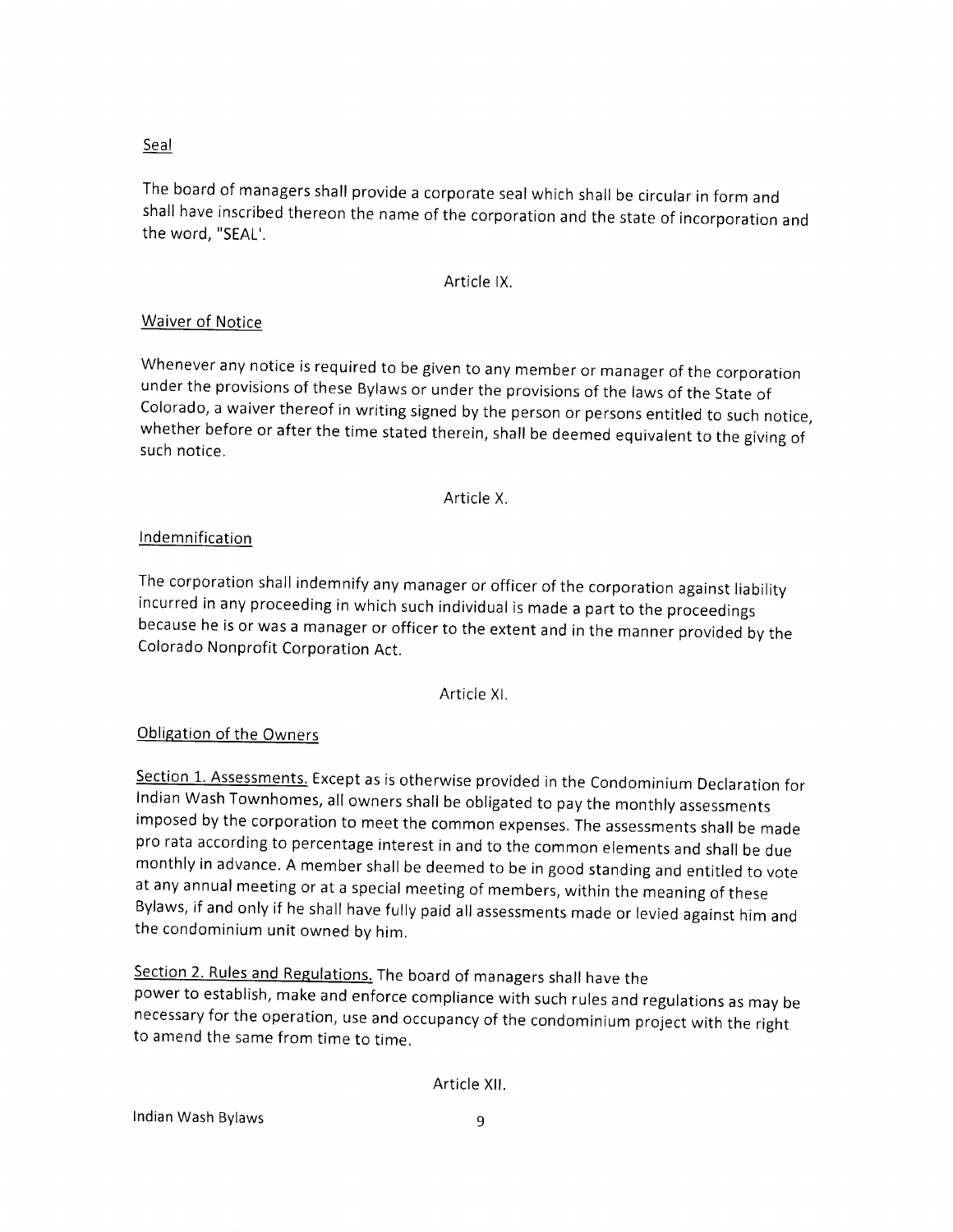#### Amendments

These Bylaws may be altered, amended or repealed and new bylaws adopted by the board of managers at any regular or special meeting, subject to the right of owners representing an aggregate of at least sixty percent (60%) of the common elements to alter, amend or repeal these Bylaws and adopt new bylaws.

Article Xlll.

## lnspection of Records

The board of managers, or its appointed manager, as applicable, shall keep detailed, accurate records of the receipts and expenditures affecting the general and limited common elements, which records shall be available for examination by the unit owners and their mortgagees at convenient week-day business hours at the principal office of the corporation

Article XlV.

## Statement of Account

Upon payment of a reasonable fee, and upon the written request of any owner, prospective owner, or holder of a mortgage of a condominium unit, the corporation shall issue a written statement setting forth the amount of the unpaid common expenses, if any, with respect to the subject unit, the amount of the current monthly assessment and the date that such assessments become due, including but not limited to insurance premiums, which statement shall be conclusive upon the corporation in favor of all persons who rely thereon in good faith. Unless such request for a statement shall be complied with within ten days of such request, then such requesting party shall not be liable for, nor shall the unit if conveyed, be subject to any lien for any unpaid assessments against the subject unit. The provisions contained in this Article shall not apply upon the initial transfer of the unit by the Declarant under the Condominium Declaration.

Article XV.

#### Assumed Obligations

Upon conveyance of a unit to any unit owner, the same shall be subject to all unpaid assessments of the corporation thereon except as provided in Article XIV hereof, and the same are deemed assumed by the unit owner upon conveyance thereof to him, together with any and all other liens and encumbrances placed thereon in accordance with applicable law.

Article XVl.